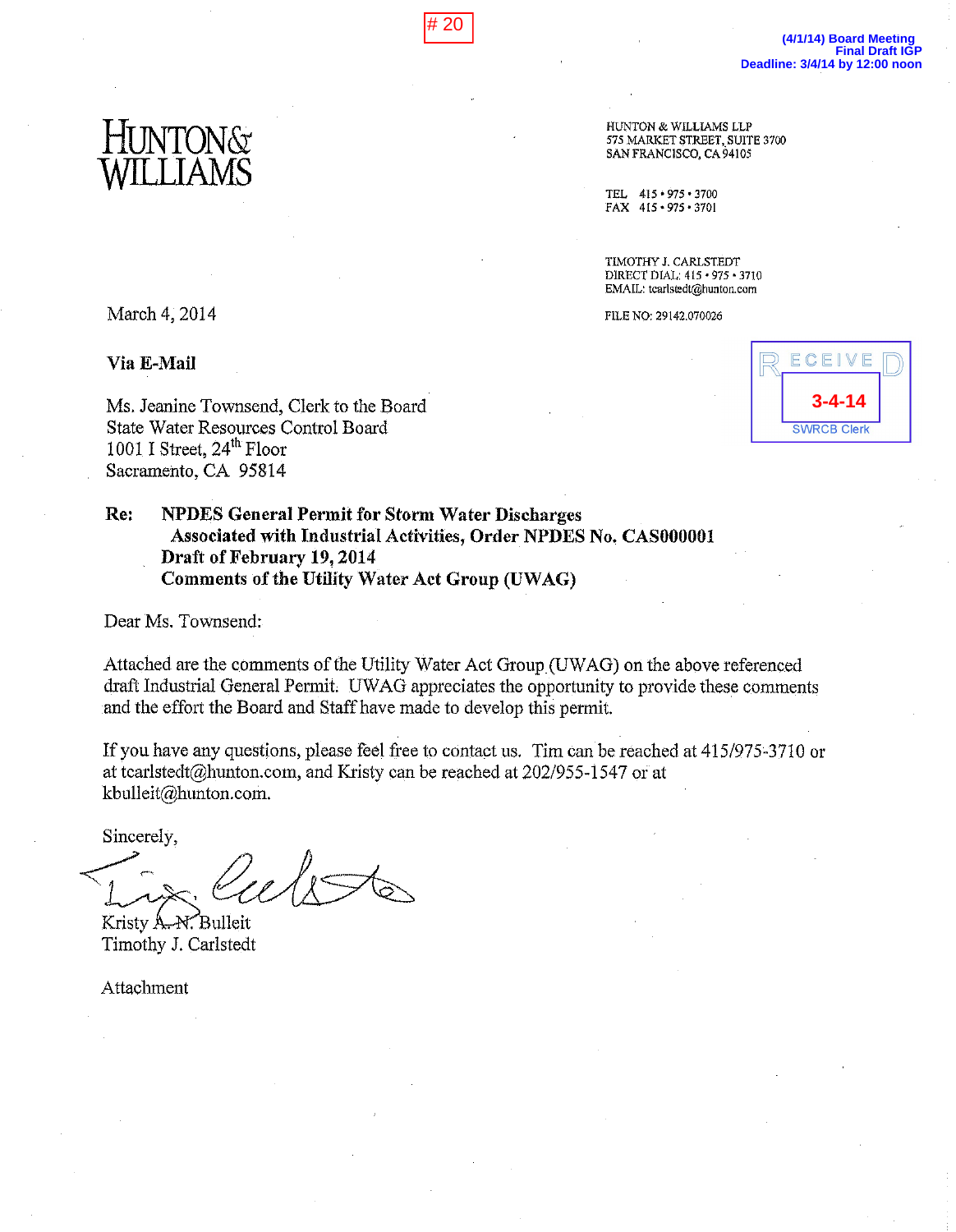

**Utility Water Act Group's Comments on the NPDES General Permit for Storm Water Discharges Associated with Industrial Activities California State Water Resources Control Board Order NPDES No. CAS000001 Draft of February 19, 2014**

March 4, 2014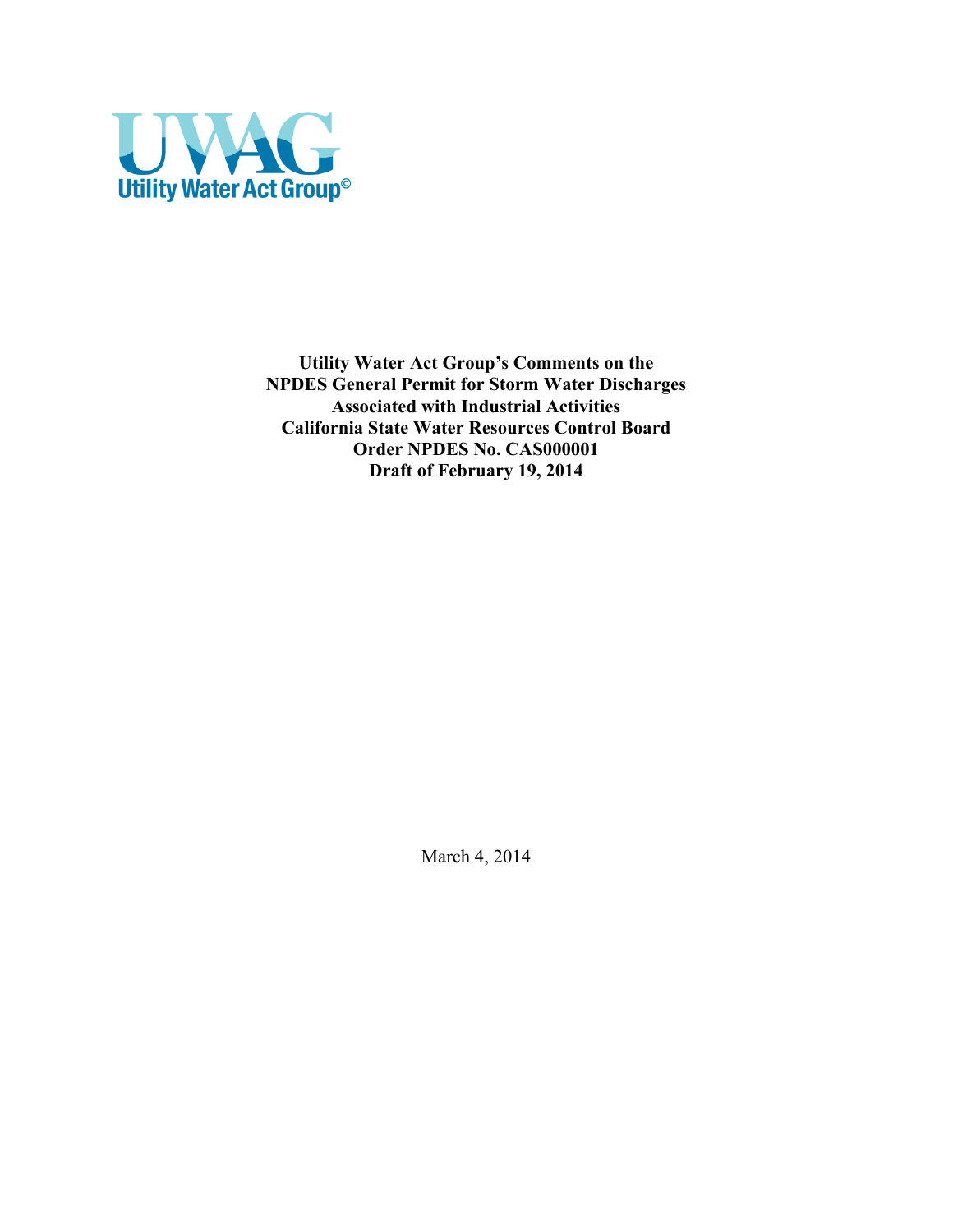The Utility Water Act Group  $(UWAG)^{1}$  appreciates the opportunity to comment on the State Water Resources Control Board's February 19, 2014 draft of the NPDES General Permit for Storm Water Discharges Associated with Industrial Activities, Order NPDES No. CAS000001 (the "2014 draft IGP"). Several UWAG members have California operations that will be directly affected by the new permit; all members have an interest in the permit to the extent it may set precedent.

On September 19, 2013, UWAG provided comments on the July 19, 2013 draft IGP (the "2013 draft IGP"). These comments focused on our concern that, given the draft permit's complexity, it was not clear what would constitute permit compliance (and, therefore, compliance with the Clean Water Act (CWA)).

Unfortunately, the 2014 draft IGP does not provide the clarity we sought. Rather, it arguably provides dischargers with less compliance certainty than the 2013 draft IGP.

# **I. Compliance Clarity Redux (IGP Section V.A and Findings 31 and 37)**

## **A. UWAG's Previously Requested Clarifications**

 $\overline{a}$ 

20.1

In our September 19<sup>th</sup> comments, we asked the State Board and Board staff to clarify that compliance with the IGP constituted compliance with the CWA, because the IGP's minimum best management practice (BMP) requirements embody all applicable technology-based or water quality-based standards. Specifically, we asked Board staff to clarify that:

- by implementing the minimum BMPs described in the IGP, dischargers would be presumed to be meeting the "best available technology economically achievable" (BAT) and "best conventional pollutant control technology" (BCT) standards;
- advanced BMPs only would be required in those instances where numerical action level (NAL) exceedances indicated that the minimum BMPs did not adequately control discharges to meet the BAT/BCT standards; and

<sup>1</sup> UWAG is a voluntary, *ad hoc*, non-profit, unincorporated group of 198 individual energy companies and three national trade associations of energy companies: the Edison Electric Institute, the National Rural Electric Cooperative Association, and the American Public Power Association. The individual energy companies operate power plants and other facilities that generate, transmit, and distribute electricity to residential, commercial, industrial, and institutional customers. The Edison Electric Institute is the association of U.S. shareholderowned energy companies, international affiliates, and industry associates. The National Rural Electric Cooperative Association is the association of nonprofit energy cooperatives supplying central station service through generation, transmission, and distribution of electricity to rural areas of the United States. The American Public Power Association is the national trade association that represents publicly-owned (units of state and local government) energy utilities in 49 states representing 16 percent of the market. UWAG's purpose is to participate on behalf of its members in rulemakings under the CWA and in litigation arising from those rulemakings.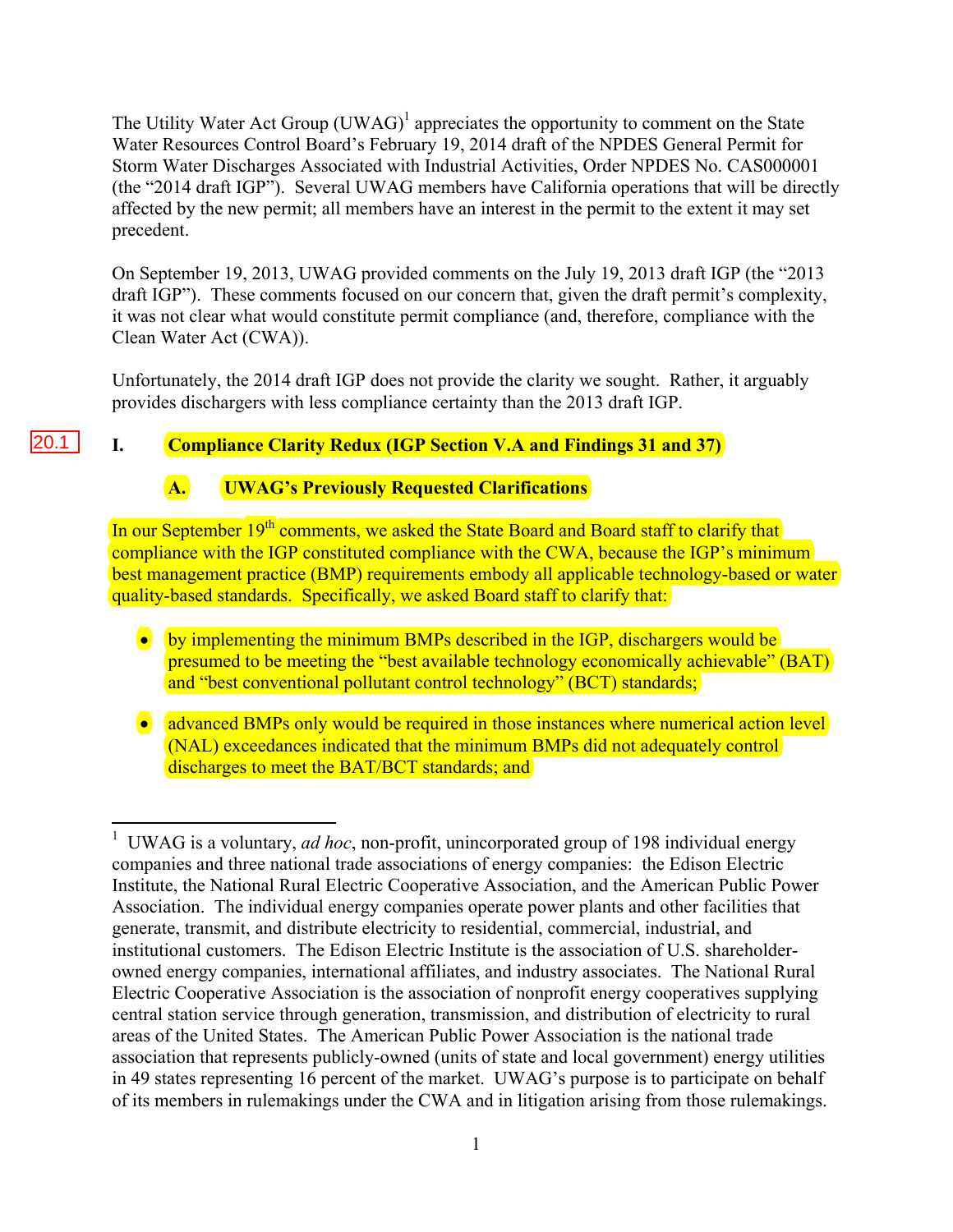• NALs are applicable and relevant to California facilities.

### We also asked Board staff to clarify that:

- by implementing the minimum BMPs, dischargers would be presumed to be meeting any required water quality-based effluent limitations or receiving water limitations;
- a discharger may comply with receiving water limitations through implementation of water quality-based corrective action; and
- water quality standards (WQS) apply in the receiving water, not to stormwater at the point of discharge.

The 2014 draft IGP does not adequately address all of these issues.<sup>2</sup> Regarding the BAT/BCT/NAL issues, Board staff has opened the door to an unsustainable interpretation that dischargers must implement the BMPs required by the IGP *and* meet BAT/BCT requirements. Regarding the WQS issues, Board staff made helpful clarifications in Findings 31 and 37, but generally ignored the minimum BMP issue.

# **B. BAT/BCT Issues**

## **1. NPDES Permit Requirements – Technology-Based Effluent Limitations**

An NPDES permit, like the IGP, must include technology-based effluent limitations (TBELs). The permit writer (*e.g.,* Board staff) may base the TBELs on effluent limitation guidelines (ELGs) established through U.S. EPA rulemaking or, where there are no applicable ELGs, the permit writer may develop TBELs on a permit-by-permit basis using his or her best professional judgment (BPJ). U.S. EPA establishes ELGs by evaluating what pollutant reductions or controls are achievable for a category of dischargers through the use of applicable technology – generally BAT or BCT. Using BPJ, a permit writer does the same thing for an individual or general permit. In either case, it is up to the permit writer to calculate the TBELs. The TBELs, in turn, inform the discharger what he or she has to do to meet the applicable BAT/BCT standard – comply with an ELG-based TBEL or with a BPJ-based TBEL. By complying with the TBEL, the discharger complies with the CWA.

- any requirement to implement advanced BMPs is connected to NAL exceedances;
- $\bullet$  if NAL exceedances persist after a discharger has implemented advanced BMPs, the discharger need not take any additional steps (which highlights that the NALs may not be relevant to California facilities); and
	- all dischargers should be able to make "non-industrial pollutant source" and "natural background source" demonstrations, and a discharger making such a demonstration will be given baseline status.

None of these issues are addressed in the 2014 draft IGP.

20.4

 $20.3$ 

20.5

<sup>&</sup>lt;sup>2</sup> In addition to the issues identified above, we also requested that Board staff clarify the following: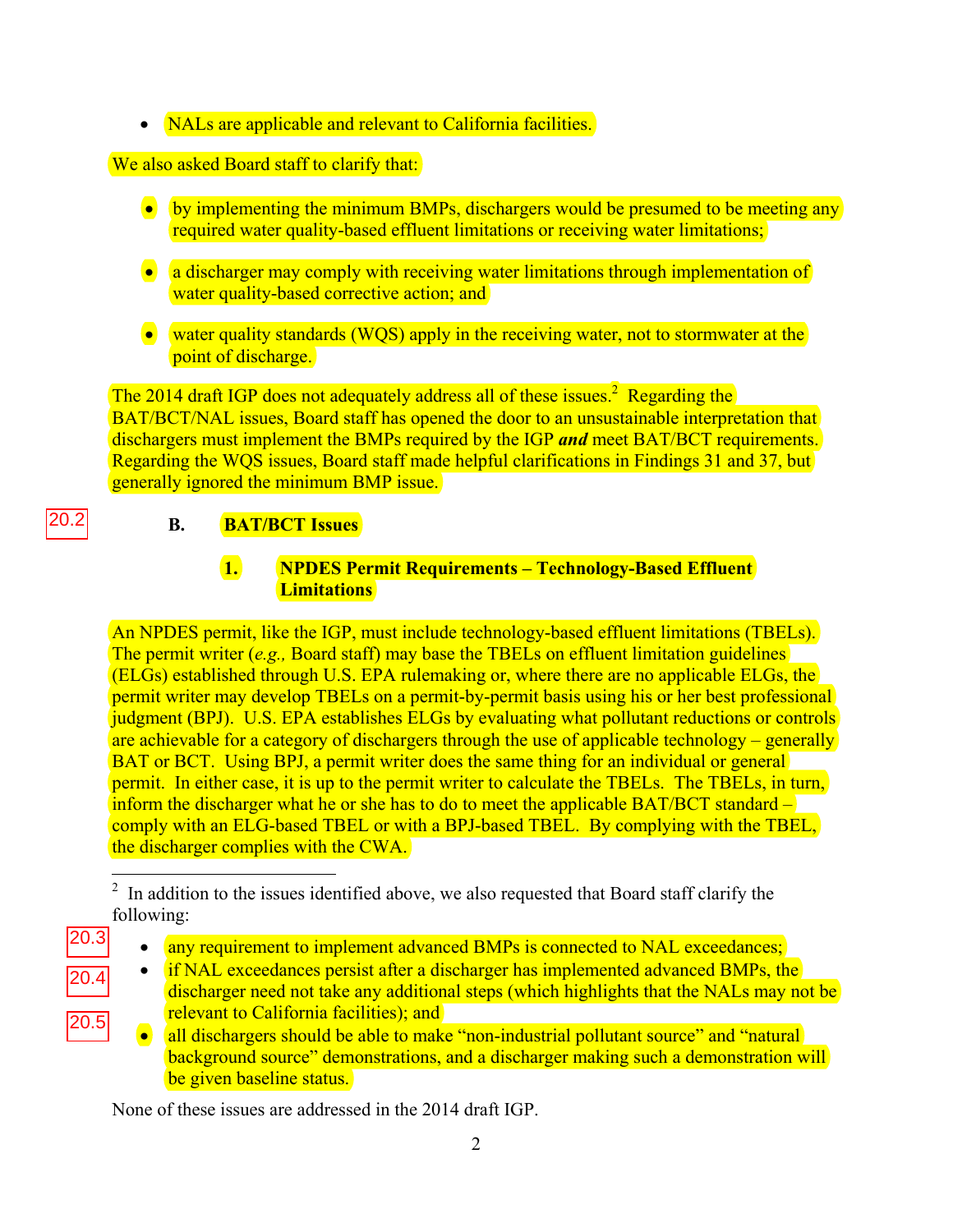The point is that the CWA requires the permit writer to establish appropriate effluent limitations in an NPDES permit. The discharger, in turn, must meet the effluent limitations. It is not the discharger's burden to determine the effluent limitations in the first place.

# **2. TBELs in the IGP**

In the 2013 draft IGP, Section V.A provided that, to meet applicable BAT/BCT effluent limitations, dischargers were to implement BMPs to reduce or prevent discharges of pollutants in their storm water discharge. Section H.1 of the draft IGP then provided (as we understood the permit) the minimum BMPs that dischargers had to implement in order to meet BAT/BCT requirements. To comply with the IGP and, thus, the CWA, the requirement was clear: implement the minimum  $BMPs.<sup>3</sup>$ 

The 2014 draft IGP appears to undermine that clarity. Section V.A now provides that dischargers are to "implement BMPs that comply with the BAT/BCT requirements of this General Permit to reduce or prevent discharges of pollutants in their storm water discharge...." The new, underlined text appears to say, in a circular fashion, that in order to meet the CWA's BAT/BCT requirements, a discharger has to implement BMPs that meet the BAT/BCT requirements. Rather than a permit where the permit writer has determined effluent limitations achievable based on BAT/BCT technology, the 2014 draft IGP could be interpreted to require dischargers to make that determination themselves. This is not what the CWA requires. Even if a discharger implements the minimum BMPs described in Section H.1, he or she would be susceptible to a claim that the BMPs do not comply with BAT/BCT requirements.

### **3. Recommended Clarification**

1

20.6

Given the Board's position that it will consider only comments focused on revisions made since the 2013 draft IGP, we limit our recommended clarification to the new language added in Section V.A. To fulfill its permit writing obligation under the CWA and clarify the dischargers' compliance obligation under the IGP, we recommend revising the relevant language in Section V.A to read as follows:

Dischargers shall implement BMPs, as described in subsection X.H.1 and, when necessary to meet BAT/BCT requirements, subsection X.H.2, to reduce or prevent discharges of pollutants in their storm water discharge….

This simple change will help clarify that the permit writer has determined that implementation of the minimum BMPs described in the IGP generally will satisfy the CWA's BAT/BCT requirements. Implementation of the advanced BMPs described in the IGP only will be required for those facilities where additional controls are required to adequately reduce or prevent discharges of pollutants (*e.g.*, when NAL exceedances persist after implementation of the minimum BMPs).

 $3\,$  As noted below, in some instances, advanced BMPs might be required to meet the BAT/BCT standards.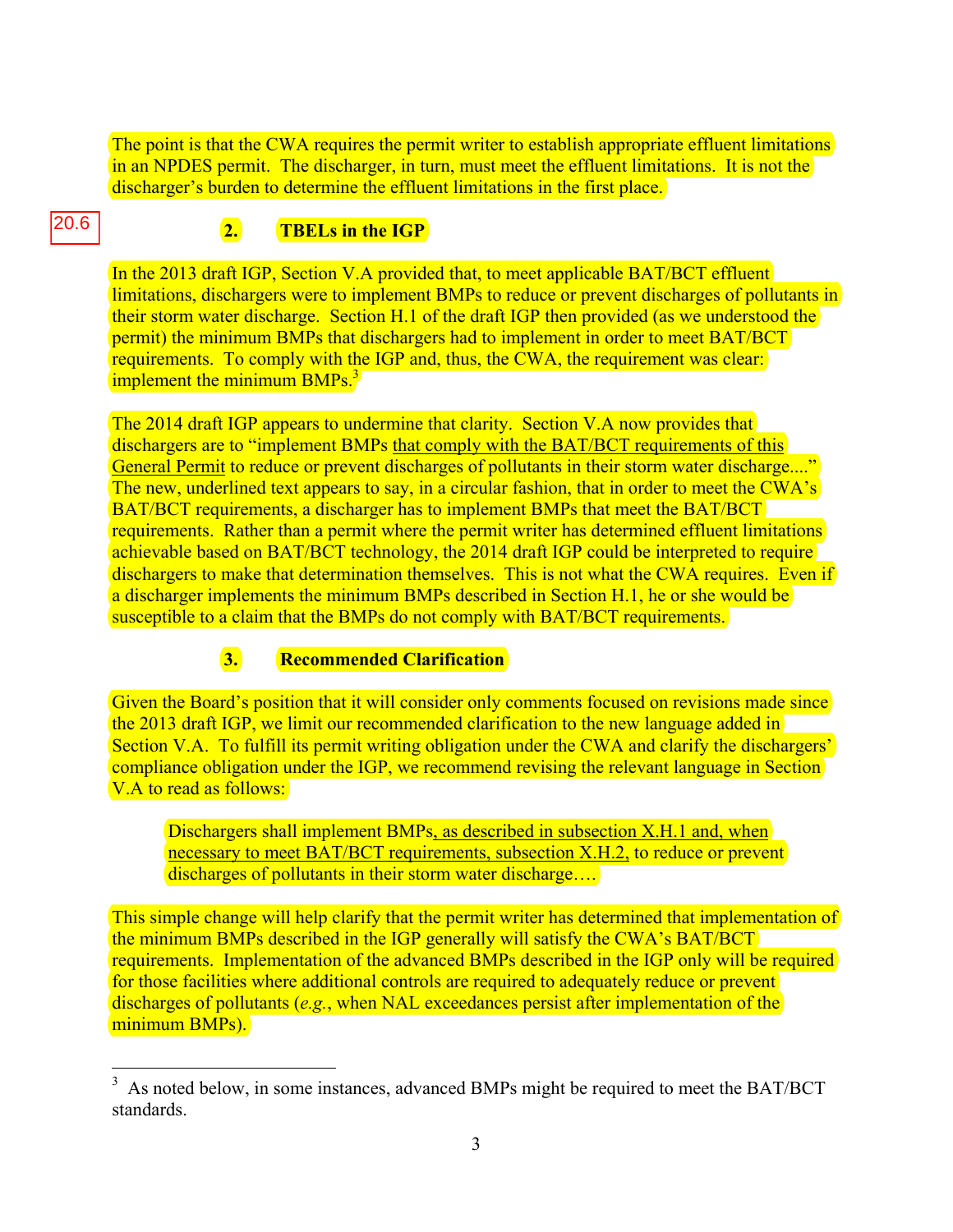This would be consistent with statements made at the August 21, 2013 Board hearing as well as statements made in the Response to Comments document posted to the Board's web site on February 24, 2014. For example, in response to one of UWAG's comments, Board staff stated:

> The Permit requires Dischargers to implement a set of minimum BMPs. Implementation of the minimum BMPs, in combination with any advanced BMPs necessary to reduce or prevent pollutants in industrial storm water discharges, serves as the basis for compliance with the Permit's technology-based effluent limitations.

*See* Response to UWAG Comment 4 at p. 145.<sup>4</sup>

#### **C. WQS Issues**  20.7

Just as NPDES permits must contain TBELs, they also must contain water quality-based effluent limitations (WQBELs) when necessary for the receiving water to meet WQS. And as with TBELs, a discharger may comply with WQBELs (or receiving water limitations) through implementation of BMPs.

In Finding 31 of the 2014 draft IGP, Board staff reiterates the point previously only made in Finding 37: that WOS apply to receiving waters, not to stormwater at the point of discharge. We appreciate this change.

We also appreciate the change Board staff made in Finding 37, clarifying that, if a discharge causes or contributes to a WQS exceedance, the discharger may attain compliance with the receiving water limitations by implementing additional BMPs.

Board staff, however, did not clarify in the 2014 draft IGP that implementation of the minimum BMPs gives rise to a presumption that a discharge is not causing or contributing to a WQS

<sup>&</sup>lt;sup>4</sup> Though mindful that the Board intends only to consider comments on revisions made to the 2013 draft IGP, we feel compelled to mention staff's response to one comment. We, along with several other commenters, asked Board staff to revise the definition of "authorized corporate officer" in the 2013 draft IGP consistent with the current IGP and with federal regulations. The language proposed in the 2013 draft IGP provides, we said, less flexibility and without any apparent benefit as compared to the federal regulations. Staff's response is that the proposed language is intended to be consistent with the federal regulations and provides *greater flexibility*. (Responding to other commenters, staff indicated the proposed language is consistent with U.S. EPA Cross-Media Electronic Reporting Regulations.) Because we do not understand staff's response, we respectfully request that, before adopting the IGP, the Board ask staff to better explain justification for the proposed changes to the definition of "authorized corporate officer" and, lacking a solid justification, revise the definition consistent with U.S. EPA's regulations at 40 C.F.R. § 122.22(a)(1).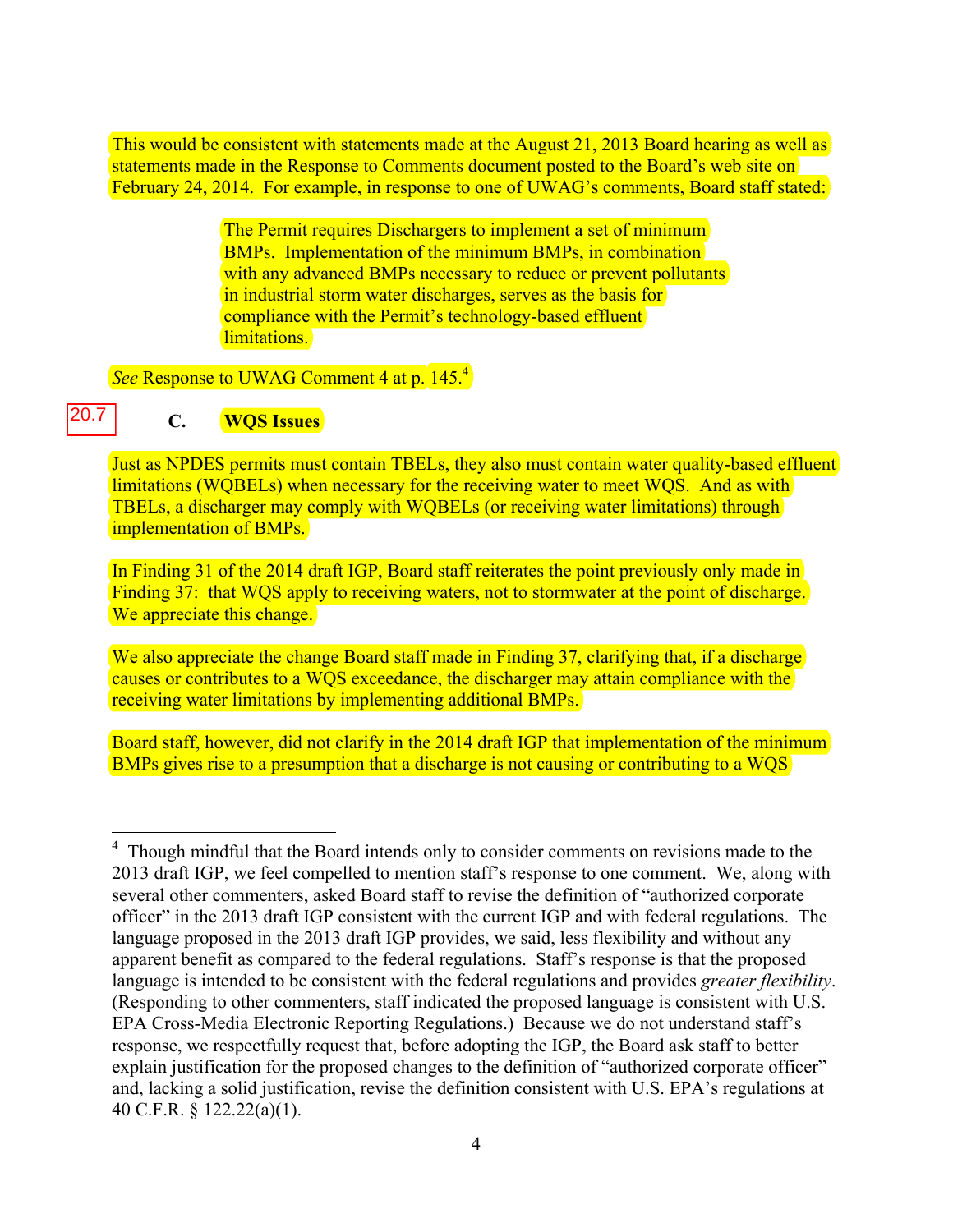exceedance. While that presumption appears in the Fact Sheet, we renew our request that the Board revise the IGP before adoption to clarify this presumption.<sup>5</sup>

#### **II. Level 2 Status and Exceedance Response Actions (IGP Section XII.D.)**  20.8

The above comments address the 2014 draft IGP's failure to adequately respond to our prior comments seeking compliance clarification. In the comments below we request that the Board clarify new language related to a Level 2 discharger's obligations.

The 2013 draft IGP required (as we understood it) a discharger with Level 2 status for a particular parameter to prepare and submit a Level 2 Exceedance Response Action (ERA) Action Plan and a Level 2 ERA Technical Report for each year the discharger retained Level 2 status for the parameter. A Level 2 discharger could leave Level 2 status only if it demonstrated it had implemented additional BMPs and the discharger expected no further NAL exceedances for the parameter.

By comparison, the 2014 draft IGP requires (again, as we understand it) a discharger to prepare and submit a Level 2 ERA Action Plan and Technical Report only for new exceedances – either a new parameter or new drainage area – not for the exceedances that resulted in Level 2 status in the first place. Our understanding is based on new language in Section XII.D.1 defining that a "new Level 2 NAL exceedance" is an exceedance for (i) a new parameter not already being addressed or (ii) the same parameter in a new drainage area. A Level 2 ERA Action Plan only is required for a new Level 2 NAL exceedance. Further, submittal of a Level 2 ERA Technical Report follows submittal of the Level 2 ERA Action Plan.

This understanding is supported by the 2014 draft IGP Fact Sheet.<sup>6</sup> The Fact Sheet clarifies that, if a NAL exceedance is due to (i) industrial activities not related to the discharger's own activities, (ii) natural background levels, or (iii) a discharger's own activities but the discharger expects the exceedance to persist notwithstanding implementation of additional BMPs, the discharger will retain its Level 2 status but will not be subject to additional ERA obligations (unless directed otherwise by the Regional Board). *See* 2014 draft IGP Fact Sheet, Section II.K.5 at pp. 59-64.

However, new language in Section XII.D.3.c appears to contradict both the new definition of "new Level 2 NAL exceedance" in Section XII.D.1 and the Fact Sheet by suggesting that a new Level 2 ERA Technical Report is required for NAL exceedances of the same parameter/drainage area.

According, we request the Board clarify our understanding that a Level 2 discharger must submit new Level 2 ERA Action Plans and Technical Reports only for NAL exceedances of new

 $\overline{a}$ 

 $<sup>5</sup>$  The Fact Sheet states: "Implementation of the BMPs required under Section V of this General</sup> Permit will typically result in compliance with WQS." Fact Sheet, II.E., p. 22.

<sup>&</sup>lt;sup>6</sup> Given the Board's admonition that it only will consider comments on revisions to the 2013 draft IGP (shown in redline), it is disappointing that Board staff did not provide a redline of the Fact Sheet. Without a redline, it is very difficult to identify changes made to that document.